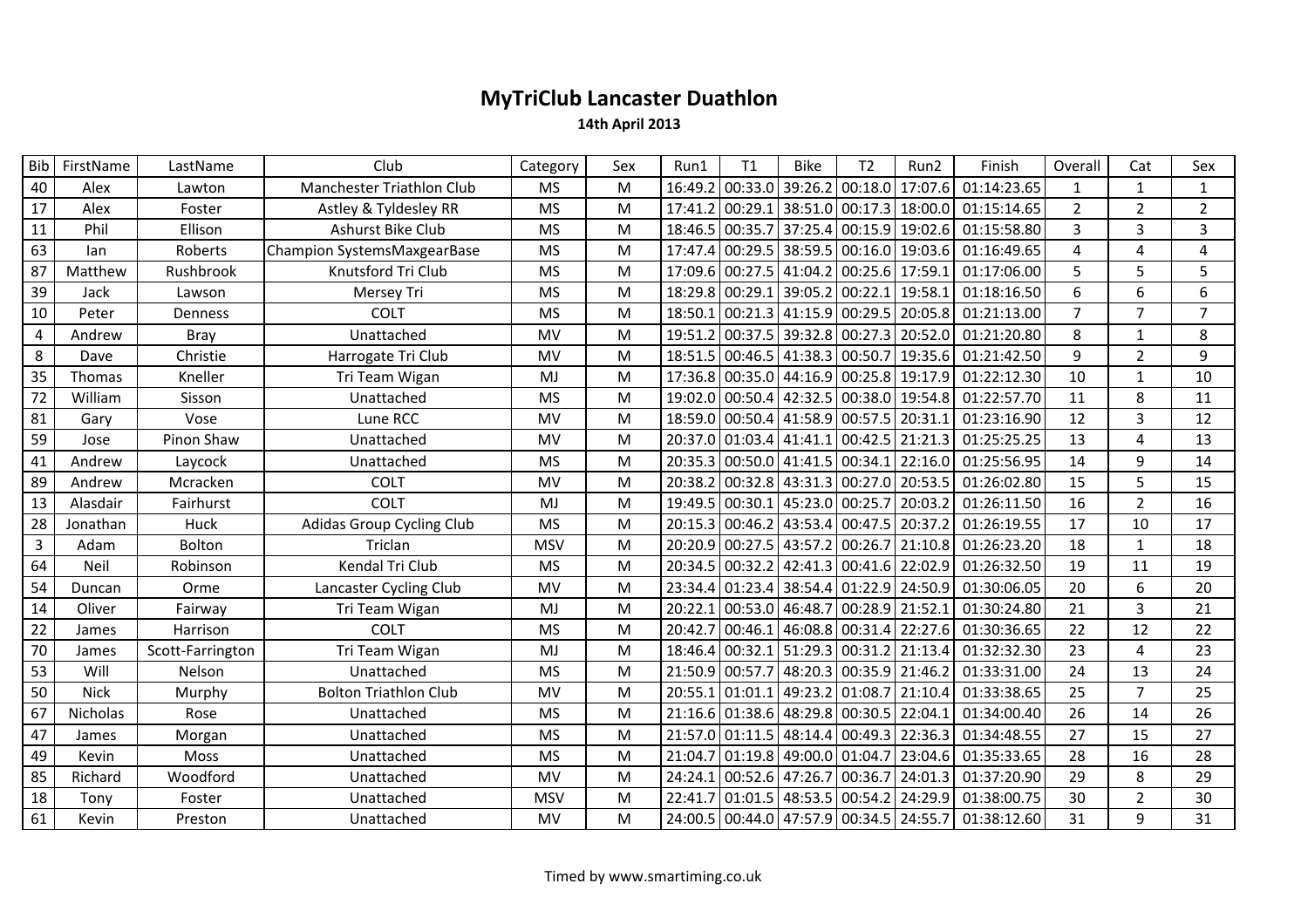## MyTriClub Lancaster Duathlon

14th April 2013

| <b>Bib</b>       | FirstName       | LastName    | Club                         | Category   | Sex | Run1    | T1              | <b>Bike</b>                             | T <sub>2</sub> | Run2                                    | Finish      | Overall | Cat            | Sex            |
|------------------|-----------------|-------------|------------------------------|------------|-----|---------|-----------------|-----------------------------------------|----------------|-----------------------------------------|-------------|---------|----------------|----------------|
| 58               | Andora          | Perkins     | Unattached                   | <b>FS</b>  |     |         | 21:38.1 00:44.6 | 52:50.8 00:28.6                         |                | 22:38.6                                 | 01:38:20.60 | 32      | $\mathbf{1}$   | $\mathbf{1}$   |
| 56               | Christian       | Parker      | Unattached                   | <b>MS</b>  | M   |         |                 |                                         |                | 21:59.9 01:46.5 49:20.6 00:27.6 26:02.6 | 01:39:36.25 | 33      | 17             | 32             |
| 86               | Howard          | Hirst       | <b>COLT</b>                  | <b>MSV</b> | M   |         |                 |                                         |                | 24:08.6 01:50.3 48:28.5 01:04.8 24:30.0 | 01:40:02.05 | 34      | 3              | 33             |
| 69               | Lucy            | Scott       | Knutsford Tri Club           | <b>FS</b>  | FJ. |         |                 | 22:05.8 00:32.5 54:24.5 00:30.4 22:56.7 |                |                                         | 01:40:30.05 | 35      | 1              | 2              |
| 55               | Ben             | Palentine   | Unattached                   | <b>MS</b>  | M   | 24:27.9 | 01:29.7         | 47:11.3 01:19.4 26:14.2                 |                |                                         | 01:40:42.50 | 36      | 18             | 34             |
| 26               | Euan            | Holden      | Unattached                   | <b>MS</b>  | M   |         |                 | 21:37.8 00:48.7 52:05.0 00:45.7 25:43.2 |                |                                         | 01:41:00.45 | 37      | 19             | 35             |
| 29               | Emily           | Japp        | Unattached                   | FS         | F.  |         |                 | 22:07.8 00:32.2 55:40.5 00:21.8 22:28.3 |                |                                         | 01:41:10.70 | 38      | 3              | 3              |
| 25               | Kel             | Hirst       | COLT                         | <b>FS</b>  | F.  |         |                 | 22:57.8 01:04.7 52:56.6 00:51.8 23:44.9 |                |                                         | 01:41:35.95 | 39      | 4              | 4              |
| 71               | lan             | Sibbert     | Unattached                   | <b>MV</b>  | м   |         |                 | 22:56.5 01:13.4 50:19.6 00:30.9 25:55.9 |                |                                         | 01:41:51.25 | 40      | 10             | 36             |
| 77               | Paul            | Stennett    | Unattached                   | <b>MSV</b> | M   |         |                 | 23:32.8 00:56.8 53:44.2 00:56.3 23:39.3 |                |                                         | 01:42:49.35 | 41      | 4              | 37             |
| 73               | David           | Skinner     | Unattached                   | <b>MSV</b> | M   | 23:26.2 |                 | 00:35.0 53:38.9 00:38.6 24:40.6         |                |                                         | 01:42:57.40 | 71      | 9              | 38             |
| 84               | <b>Nicholas</b> | Wood        | Mersey Tri                   | <b>MS</b>  | M   |         |                 | 22:58.4 00:57.3 51:45.8 00:48.7 27:06.2 |                |                                         | 01:43:36.30 | 43      | 20             | 39             |
| 80               | Simon           | Vaukins     | <b>COLT</b>                  | <b>MS</b>  | M   |         |                 | 22:50.3 01:12.9 56:30.3 00:57.1 24:01.9 |                |                                         | 01:45:32.50 | 44      | 21             | 40             |
| 32               | Earnshaw        | Ken         | Unattached                   | <b>MSV</b> | M   |         |                 | 23:33.8 00:50.0 55:41.9 00:42.1 24:44.9 |                |                                         | 01:45:32.70 | 45      | 6              | 41             |
| $\overline{7}$   | Stuart          | Carter      | <b>Bolton Triathlon Club</b> | <b>MSV</b> | M   |         |                 | 23:28.7 00:55.3 55:39.9 00:31.6 25:18.9 |                |                                         | 01:45:54.55 | 46      | $\overline{7}$ | 42             |
| 34               | Richard         | Kitt        | Unattached                   | MV         | M   |         |                 | 24:53.6 01:59.1 51:41.2 01:41.5 26:01.8 |                |                                         | 01:46:17.20 | 47      | 11             | 43             |
| 75               | Stephen         | Spamer      | <b>Bolton Triathlon Club</b> | MV         | M   |         |                 | 23:38.8 01:23.3 55:05.2 00:47.2 26:42.9 |                |                                         | 01:47:37.50 | 48      | 12             | 44             |
| $\mathbf{1}$     | Kath            | Atherton    | Unattached                   | <b>FS</b>  | F.  |         |                 | 23:48.3 01:03.3 58:40.7 00:45.9 24:00.0 |                |                                         | 01:48:18.20 | 49      | 5              | 5              |
| 52               | Claire          | Nance       | Unattached                   | FS         | F.  |         |                 | 24:23.7 00:31.5 58:51.0 00:29.3 24:40.8 |                |                                         | 01:48:56.45 | 50      | 6              | 6              |
| 78               | Ruth            | Travis      | Unattached                   | <b>FV</b>  | F.  | 24:24.7 |                 | 00:39.7 59:21.1 00:32.0 24:00.9         |                |                                         | 01:48:58.35 | 51      | $\mathbf{1}$   | $\overline{7}$ |
| 68               | Charles         | Satterly    | Unattached                   | MV         | M   |         |                 | 25:24.8 01:25.6 57:04.8 00:58.3 25:11.9 |                |                                         | 01:50:05.40 | 52      | 13             | 45             |
| 45               | Terry           | Mcmanus     | Unattached                   | <b>MS</b>  | M   |         |                 | 24:06.7 00:52.5 56:36.5 01:08.7 27:37.0 |                |                                         | 01:50:21.45 | 53      | 22             | 46             |
| 76               | Shaun           | Spencer     | Unattached                   | <b>MS</b>  | M   | 24:00.8 |                 | 00:44.2 58:40.0 00:46.7 28:13.6         |                |                                         | 01:52:25.35 | 54      | 23             | 47             |
| 36               | Suzanne         | Lally       | Southport Waterloo AC        | <b>FSV</b> | F.  |         |                 | 23:59.8 01:16.6 01:12.0 01:03.2 25:04.0 |                |                                         | 01:52:35.55 | 55      | $\mathbf{1}$   | 8              |
| 48               | Tom             | Morris      | Unattached                   | <b>MS</b>  | M   |         |                 | 24:52.7 01:38.6 58:30.0 01:17.4 26:39.6 |                |                                         | 01:52:58.40 | 56      | 24             | 48             |
| 9                | Nikky           | Christie    | Harrogate Tri Club           | <b>FV</b>  | F.  |         |                 | 24:34.2 01:00.2 00:12.3 00:39.6 26:44.9 |                |                                         | 01:53:11.20 | 57      | $\overline{2}$ | 9              |
| $\boldsymbol{6}$ | Gary            | <b>Burt</b> | Unattached                   | MV         | M   | 26:32.7 |                 | 01:17.9 58:43.1 01:01.5 27:47.2         |                |                                         | 01:55:22.45 | 58      | 14             | 49             |
| 65               | Rhianna         | Rose        | Unattached                   | <b>FS</b>  | F.  |         | 26:33.2 01:12.7 | 58:49.1 00:56.3 28:18.7                 |                |                                         | 01:55:49.95 | 59      | $\overline{7}$ | 10             |
| 88               | Geo             | Wilson      | Unattached                   | <b>MS</b>  | M   |         |                 | 26:46.6 02:11.5 58:59.6 01:46.9 29:13.0 |                |                                         | 01:58:57.60 | 60      | 25             | 50             |
| 37               | Philip          | Lau         | Unattached                   | MV         | M   |         | 25:09.9 02:55.1 | 00:49.5 02:02.3 28:24.2                 |                |                                         | 01:59:20.90 | 61      | 15             | 51             |
| 83               | Donald          | Wilkinson   | Unattached                   | <b>MSV</b> | M   |         |                 |                                         |                | 28:15.4 00:37.1 02:51.9 00:32.4 29:10.5 | 02:01:27.35 | 62      | 8              | 52             |